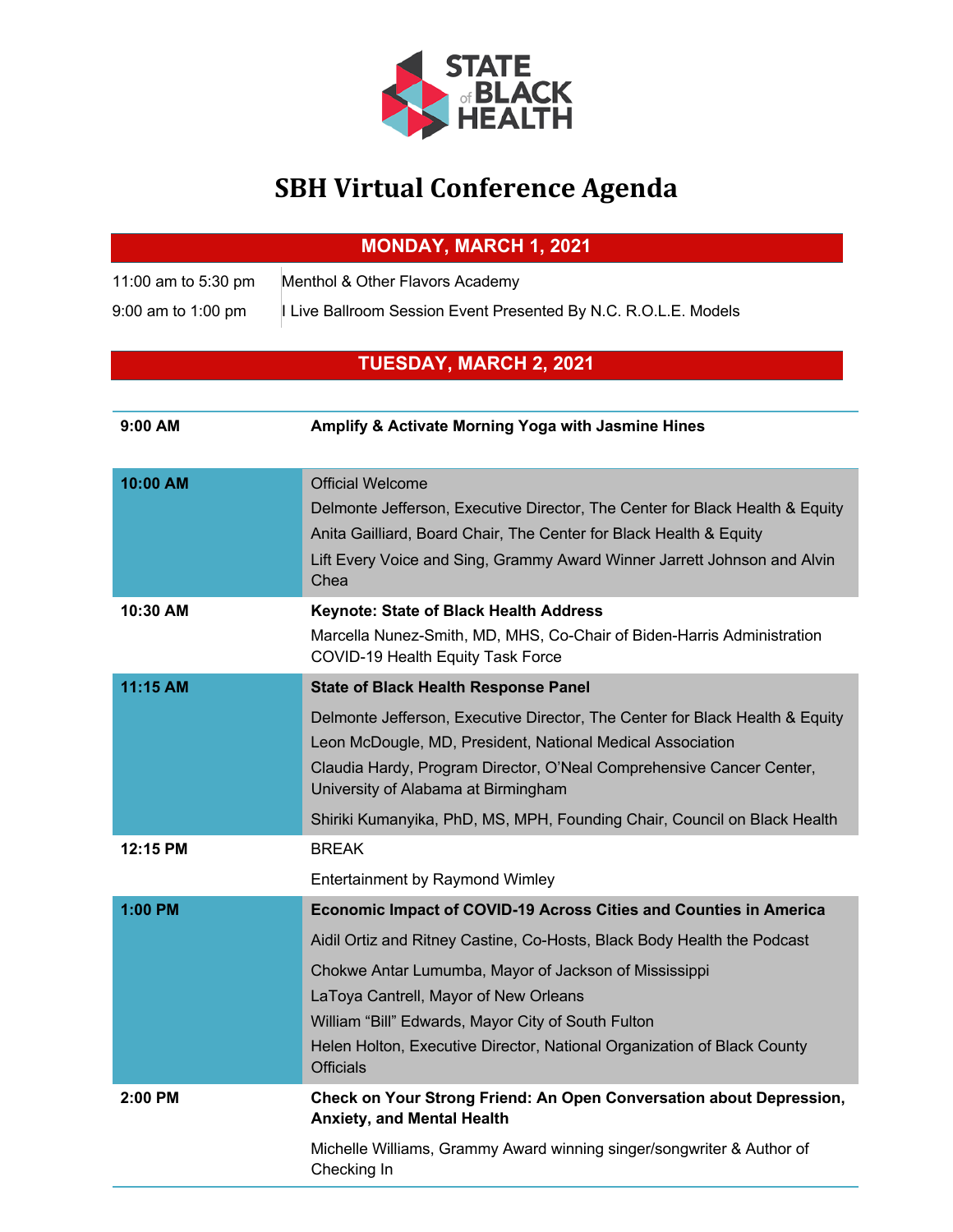|         | Nadia Richardson, Ph.D, Executive Director, No More Martyrs                                                                                                                    |
|---------|--------------------------------------------------------------------------------------------------------------------------------------------------------------------------------|
|         | Ayanna Abrams, Psy.D., Owner, Ascension Behavioral Health, LLC                                                                                                                 |
|         | Shanti Das, Founder, Silence the Shame                                                                                                                                         |
| 3:00 PM | Breathing Break with Ayo Handy-Kendi, "the Breath Sekou", CEO of<br>PositivEnergyWorks & Founder of Optimum Life Breathology, Black Love Day<br>& the Ritual of Reconciliation |
| 3:30 PM | <b>BREAKOUT SESSIONS</b>                                                                                                                                                       |
|         | <b>Chronic Disease: Tackling Food Insecurity in a New Administration</b>                                                                                                       |
|         | Shonta Chambers, MSW, Executive Vice President Health Equity &<br>Community Engagement, Patient Advocate Foundation                                                            |
|         | Ami L. McReynolds, MBA, Chief Equity and Programs Officer, Feeding<br>America                                                                                                  |
|         | Dr. Linda Gary, Founder, Mt. Carmel HELPS                                                                                                                                      |
|         | Ashley Hickson, MPH, Senior Policy Associate, Center for Science in the<br><b>Public Health</b>                                                                                |
|         | Baba Reggie Singleton, Founder, The Males Place                                                                                                                                |
|         | Economic: The Intersection of Economics, Race and Health                                                                                                                       |
|         | Kyle Moore, Economist, Economy Policy Institute                                                                                                                                |
|         | Ricardo Thomas, ChFEBC, RFC, President, Thomas Waddell & Associates                                                                                                            |
|         | Social Justice: Community Centered Solutions to Eradicate Gun<br><b>Violence</b>                                                                                               |
|         | Mia Keeys, Director of Health Equity, Policy & Advocacy, American Medical<br>Association (Moderator)                                                                           |
|         | Colin Mapp, President, Bass Reeves Gun Club, Atlanta Chapter of the<br>National African American Gun Association                                                               |
|         | Vegas Don, Founder and Executive Director, Campaign4Change                                                                                                                     |
|         | Talib Hudson, Policy Director, Community Justice Action Fund                                                                                                                   |
| 4:30 PM | <b>National Discussion on HIV</b>                                                                                                                                              |
|         | Darwin Thompson, Associate Director, Gilead Sciences (Moderator)                                                                                                               |
|         | David Johns, Executive Director, National Black Justice Coalition                                                                                                              |
|         | Torrian Baskerville, Senior Associate, NASTAD                                                                                                                                  |
|         | Daniel Driffin, MPH, Senior Advisor, D3 Consulting, LLC                                                                                                                        |
| 5:30 PM | <b>Closing Message</b>                                                                                                                                                         |
|         |                                                                                                                                                                                |
| 6:00 PM | Solutions in Practice (SIP) Session/Virtual Mocktail Hour                                                                                                                      |

## **WEDNESDAY, MARCH 3, 2021**

| $9:00$ AM | Amplify & Activate Morning Yoga with Jasmine Hines                        |
|-----------|---------------------------------------------------------------------------|
|           | Freedom Rider Special Session with Christopher Taylor, Career Consultant, |
|           | Founder of the Occupation Optimist, LinkedIn Learning Author              |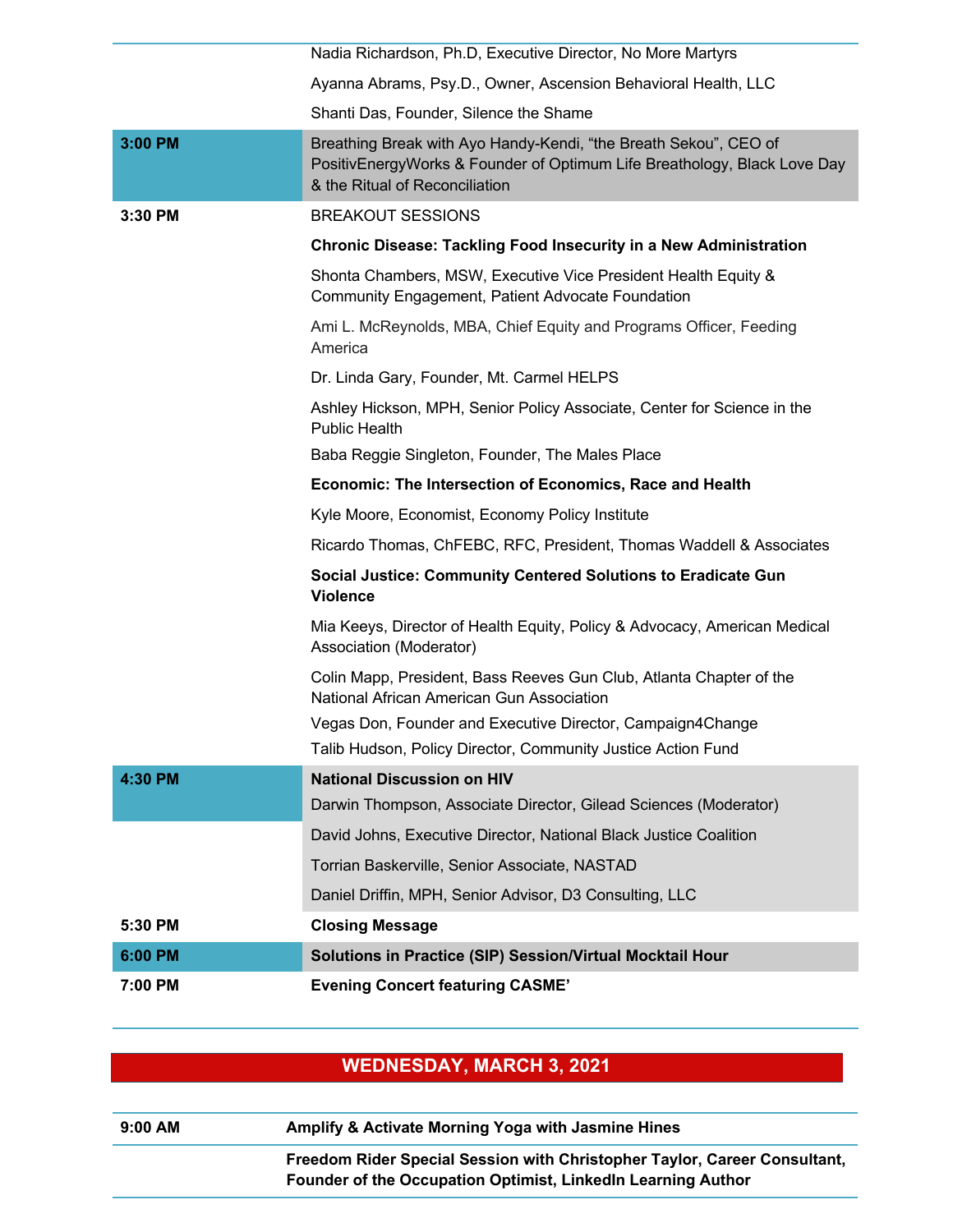| 10:00 AM | <b>Guest Remarks</b>                                                                                                                                                                                                                                                                                                          |
|----------|-------------------------------------------------------------------------------------------------------------------------------------------------------------------------------------------------------------------------------------------------------------------------------------------------------------------------------|
| 10:30 AM | Changing the Narrative for Black Health: How to Navigate Policy Change<br>with a New Administration                                                                                                                                                                                                                           |
|          | Daniel Dawes, JD, Author, Political Determinants of Health (Moderator)<br>Alicia Justice, MPH, Director, Chronic Disease Prevention, Association of State<br>and Territorial Health Officials<br>Maximillian Boykin, Senior Coordinator, Black AIDS Institute<br>Marilyn Davis, Area Director, Government Affairs, Altice USA |
| 11:30 AM | <b>Radical Rest: Reclaiming Our Birthright</b><br>Charity White, Program Manager, Black Women's Wellness                                                                                                                                                                                                                      |
| 12:15 PM | BREAK - American Heart Barbershop Video                                                                                                                                                                                                                                                                                       |
| 1:00 PM  | Power and Immunity: To Vaccine or Not Vaccine                                                                                                                                                                                                                                                                                 |
|          | Stephaun Wallace, Ph.D. Director of External Relations, COVID-19 Prevention<br>Network and Staff Scientist, Fred Hutch                                                                                                                                                                                                        |
|          | Cedric "Jamie" Rutland, MD, National Spokesperson, American Lung Association                                                                                                                                                                                                                                                  |
|          | A. Oveta Fuller, Ph.D., Associate Professor of Microbiology and Immunology,<br>University of Michigan Medical School                                                                                                                                                                                                          |
|          | Rhea Boyd, MD, Pediatrician, Public Health Advocate and Scholar                                                                                                                                                                                                                                                               |
|          | LaTroya Hester, Communications Director, The Center for Black Health & Equity                                                                                                                                                                                                                                                 |
| 2:00 PM  | <b>BREAKOUT SESSIONS</b>                                                                                                                                                                                                                                                                                                      |
|          | <b>Chronic Disease: Cancer Control: Pathways to Transformation</b>                                                                                                                                                                                                                                                            |
|          | Ena Wanliss, National Partnership Project Lead, CDC, Division of Cancer<br>Prevention and Control (Moderator)                                                                                                                                                                                                                 |
|          | Nikki Hayes, MPH, Branch Chief, CDC, Division of Cancer Prevention and<br>Control                                                                                                                                                                                                                                             |
|          | Krystal Redman, Dr.PH, MHA, Executive Director, Breast Cancer Action                                                                                                                                                                                                                                                          |
|          | Dr. Keith Crawford, Director of Clinical Trials and Patient Education, Prostate<br>Health Education Network (PHEN)                                                                                                                                                                                                            |
|          | <b>Chronic Disease: Using Data to Address Chronic Disease Disparities</b>                                                                                                                                                                                                                                                     |
|          | Ashlee Wisdom, Founder/CEO, Health in Her Hue                                                                                                                                                                                                                                                                                 |
|          | Quinton Keith, MPA, Director of Data and Continuous Improvement, University of<br>Chicago                                                                                                                                                                                                                                     |
|          | David Dodds, Motion Graphics Designer, UCLA Instructor                                                                                                                                                                                                                                                                        |
|          | Social Justice: Racism as a Public Health Emergency                                                                                                                                                                                                                                                                           |
|          | Natasha Phelps, JD, Lead Senior Staff Attorney, Public Health Law Center                                                                                                                                                                                                                                                      |
|          | Dwayne Proctor, Ph.D., Senior Advisor to the President, Robert Wood Johnson<br>Foundation                                                                                                                                                                                                                                     |
|          | Ruqaiijah Yearby, JD, Executive Director and Co-Founder, The Institute for<br><b>Healing Justice and Equity</b>                                                                                                                                                                                                               |